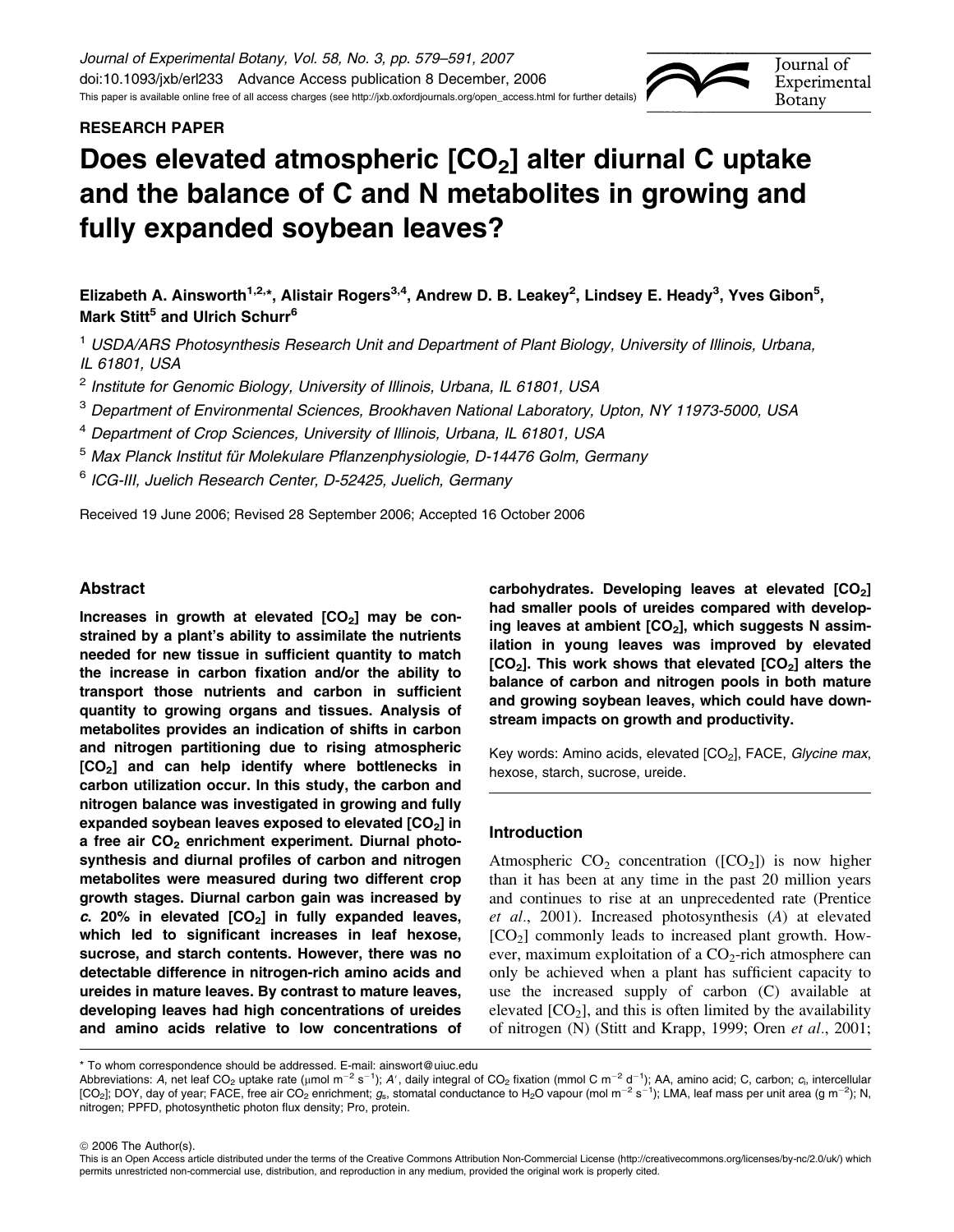Hungate et al., 2003; Luo et al., 2004). Investigation of this mechanism has mainly been conducted in mature (fully expanded) leaves (Matt et al., 2001; Ellsworth et al., 2004). However, the stimulation of productivity by elevated  $[CO<sub>2</sub>]$  will depend on the metabolic status of growing tissue. Growing leaves are particularly important since greater growth at elevated  $[CO<sub>2</sub>]$  will lead to a larger leaf area and possibly compound gains in productivity. In addition to its agronomic importance, soybean (Glycine max L. Merr.) is an interesting species to investigate in elevated  $[CO<sub>2</sub>]$  because it has an association with N-fixing bacteria (Rhizobiaceae) that increases N availability to the plant. Soybean has both a large sink capacity (Walsh et al., 1987) and the ability to match its N supply to C supply at elevated  $[CO_2]$  (Rogers *et al.*, 2006). Therefore, indeterminate soybeans are expected to escape the limitation of sink capacity that other species experience at elevated  $[CO<sub>2</sub>]$ .

Determining the presence of an N limitation at elevated  $[CO<sub>2</sub>]$  is a challenge since many of the ecosystem-level parameters that might provide evidence of N limitation are not very sensitive, and many years or decades may be required to detect significant effects (Luo et al., 2004). Measurements of internal metabolite pools could provide a far more sensitive indicator, providing diagnostic metabolites can be identified that rise or fall in N-limited material. Understanding the source–sink balance of a plant is equally important since the regulatory role of carbohydrates is well known. Of particular relevance to elevated  $[CO<sub>2</sub>]$  is the role of carbohydrates in down-regulating photosynthetic capacity (Long et al., 2004; Rogers and Ainsworth, 2006). Therefore, there is increasing interest in determining whether metabolite pools can be used as a measure of metabolic states like the N or the C/N status of plants (Stitt and Krapp, 1999; Matt et al., 2001; Foyer et al., 2003; Kruse et al., 2003; Jeong et al., 2004). Metabolite profiles may give an indication of shifts in C and N partitioning due to rising atmospheric  $[CO<sub>2</sub>]$  and can help identify if bottlenecks in C utilization occur.

There is evidence that metabolite balance in growing leaves is impacted by growth at elevated  $[CO<sub>2</sub>]$  (Geiger et al., 1998; Matt et al., 2001). Nielsen and Stitt (2001) carried out a detailed analysis of fluxes in fully expanded and developing tobacco leaves. Whereas the former synthesize predominantly carbohydrates, the latter make small amounts of carbohydrate but large amounts of amino acids and also incorporate newly fixed  $CO<sub>2</sub>$  into protein and cell wall material. There have been very few reports of the balance of C and N metabolites in growing (sink) leaves exposed to elevated  $[CO_2]$ , particularly under field conditions. Data are emerging that correlate changes in leaf growth at elevated  $[CO_2]$  with altered metabolite pool sizes. Taylor et al. (2003) elegantly showed that the pattern of leaf expansion was altered in  $Populus \times euramericana$ leaves exposed to elevated  $[CO<sub>2</sub>]$  in the field, and hypothesized that C status of the leaf plays an important regulatory role. Walter et al. (2005) similarly showed that diel expansion patterns were perturbed by elevated  $[CO<sub>2</sub>]$ in Populus deltoides; in this system, a transient decrease in glucose pools accompanied altered leaf expansion patterns (Walter et al., 2005). In young tobacco leaves, biosynthesis and growth dominated metabolism, whereas in mature leaves, assimilation and export dominated (Masclaux *et al.*, 2000). Growing leaves therefore have a higher demand for C relative to N compared with mature leaves because protein synthesis requires more C per N than protein export (Foyer and Noctor, 2002). If C export is increased in elevated  $[CO<sub>2</sub>]$  in mature leaves, then the limitation of biosynthesis by C supply may be alleviated in growing leaves.

In this study, leaf C and N metabolite content in fully expanded and growing soybean leaves exposed to elevated  $[CO_2]$  were investigated using free air  $CO_2$ enrichment (FACE). These experiments were conducted twice during the growing season to assess further how the developmental stage of the crop altered C and N metabolic profiles. The aim of the present study was to identify metabolic imbalance which might constrain soybean exploitation of a future high- $CO<sub>2</sub>$  environment, by measuring C and N availability in source and sink soybean leaves grown under elevated  $[CO<sub>2</sub>]$  in the field. Diurnal courses of gas exchange of young and mature leaves were measured to investigate changes in C flux under elevated  $[CO_2]$ . Leaf carbohydrate and amino acid pools were measured throughout the diurnal course to investigate if elevated  $[CO<sub>2</sub>]$  altered the carbohydrate and amino acid profiles in developing and mature leaves. Previous work at this site suggested that mature leaves would have a higher carbohydrate content, but that the N-fixing ability of soybean would not result in dilution of N metabolites in the leaves (Rogers et al., 2006).

# Materials and methods

## Experimental site

Soybeans cv. 93B15 (Pioneer Hi-Bred) were grown under ambient and elevated  $[CO<sub>2</sub>]$  at the SoyFACE facility, located in Champaign, IL, USA  $(40°02'$  N,  $88°14'$  W, 228 m asl). The field was planted on 28 May 2004. Measurements were made on 7–8 July 2004 [day of year (DOY) 189] when the crop was in the vegetative 6 (V6) growth phase and on 11–12 August 2004 (DOY 223) when the crop was in the reproductive 5 (R5) growth phase. The SoyFACE experimental design was a randomized complete block design with four blocks. Each block contained two 20-m-diameter octagonal plots, one at current ambient  $[CO_2]$  (c. 375 µmol mol<sup>-1</sup>) and one fumigated from sunrise to sunset to an elevated target  $[CO<sub>2</sub>]$  of 550  $\mu$ mol mol<sup>-1</sup>, using the FACE design of Miglietta et al. (2001). In 2004, the actual elevated  $[CO<sub>2</sub>]$  averaged across the growing season was 550  $\mu$ mol mol<sup>-1</sup> and 1 min averages of  $[CO<sub>2</sub>]$  in the fumigated plots were within  $\pm 20\%$  of the target 93% of the time (T Mies, personal communication). The SoyFACE experimental facility is described in detail elsewhere (Ort *et al.*, 2006).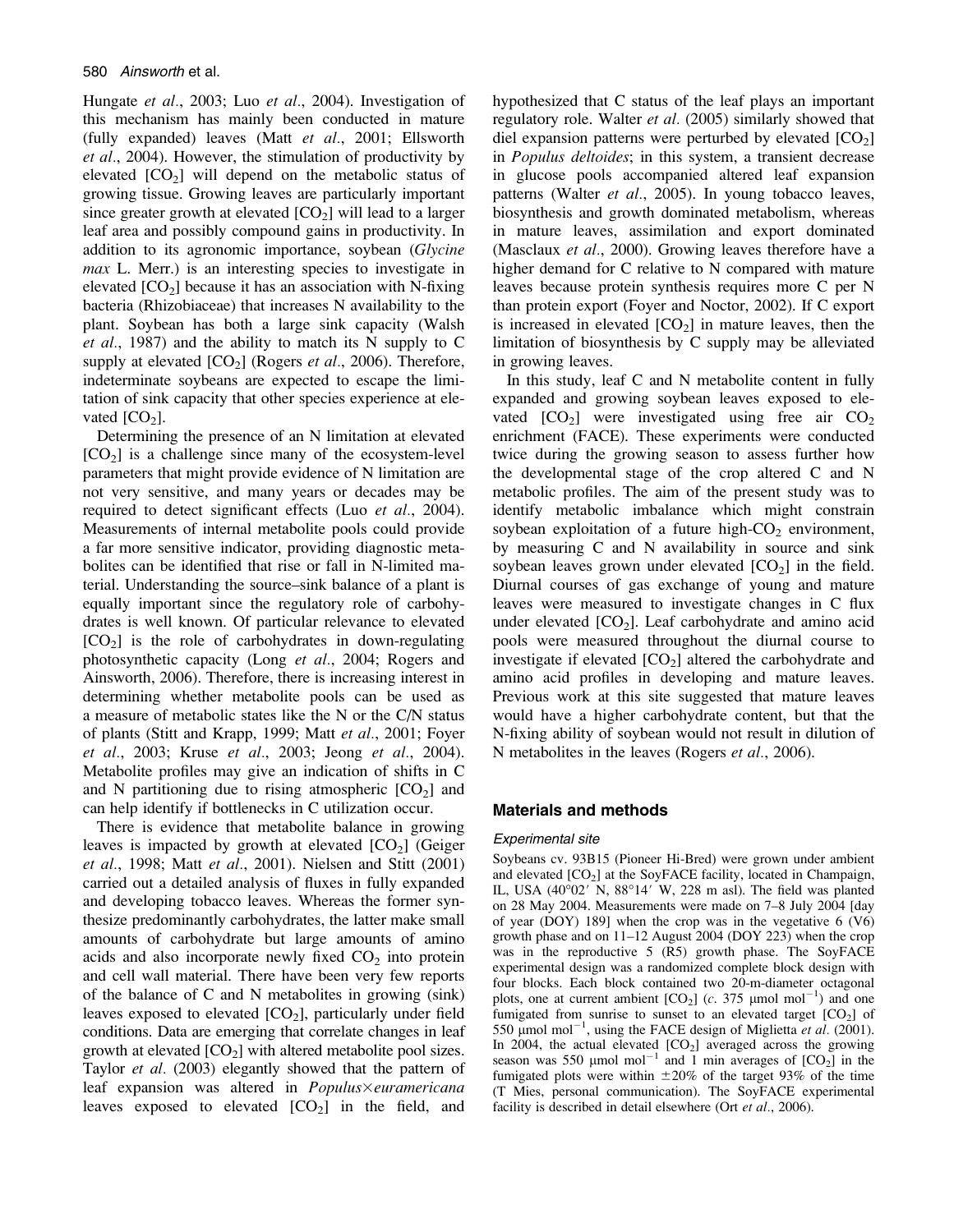#### Gas exchange measurements

The diurnal course of gas exchange of young (4–5 cm long) and the most recently fully expanded (10–13 cm long) middle leaflets was measured from dawn to dusk on 7 July and 11 August 2004. Both the young and mature leaves were located at the top of the soybean canopy on both sampling dates, and therefore were not shaded. Four portable, open gas exchange systems (Li-Cor 6400; Li-Cor, Lincoln, NE, USA) were used simultaneously at intervals of  $c$ . 2 h from early morning to sunset. Three plants were measured in each plot at each time interval. Measurements of gas exchange parameters on all plants were made at growth  $[CO<sub>2</sub>]$  and at ambient air temperature and photosynthetic photon flux density (PPFD). The gas exchange systems were rotated between blocks, and started in different  $[CO<sub>2</sub>]$  treatments at each time point to ensure that measurements were not biased by differences in microclimate over time or by different gas exchange systems (Leakey et al., 2004; Rogers *et al.*, 2004). For the overall comparison of A and  $g_s$ between trifoliates and  $[CO<sub>2</sub>]$  treatments over the diurnal period, a mixed model was fitted to repeated measures in time. Each day was analysed independently, and leaf age and  $[CO<sub>2</sub>]$  were considered fixed effects, while block was a random effect. Statistics were performed on plot means using the MIXED procedure of SAS (SAS Institute, Cary, NC, USA). The total daily  $CO<sub>2</sub>$  uptake  $(A')$ was calculated by integrating under the area of the diurnal curve of photosynthesis.

Leaf  $CO<sub>2</sub>$  assimilation rate (A) was determined in response to changes in the intercellular  $[CO_2]$  (c<sub>i</sub>) for developing and fully expanded leaves in June and July 2006, using a portable infrared gas exchange system (LI-6400). Leaves were sampled predawn and kept at low light prior to measurement in order to avoid transient decreases in water potential, decreases in chloroplast inorganic phosphate concentration, or decreases in maximum photosystem II efficiency (Bernacchi et al., 2005). Photosynthesis was initially induced at growth  $[CO_2]$ , then the  $[CO_2]$  entering the chamber was reduced stepwise to a lower concentration of 50 µmol mol<sup>-1</sup>, and then increased stepwise to an upper concentration of  $1000 \mu$ mol  $mol^{-1}$ . Leaf temperature was maintained at 25 °C and PPFD was 1250 µmol  $m^{-2}$  s<sup>-1</sup>. Photosynthetic parameters were calculated by fitting the equations of Farquhar et al. (1980) and by maximum likelihood regression (Sigmaplot, Jandel Scientific, Erkrath, Germany).

#### Leaf metabolite measurements

Directly after making photosynthetic measurements in the field, three leaf discs from each plot and each developmental stage were sampled for biochemical analysis. Samples for leaf carbohydrates were taken at four time points: predawn, approximately solar noon, dusk, and the following dawn. Samples for total soluble protein and total amino acids were taken at midday. Each disc  $(c. 1.8 \text{ cm}^2)$ was removed from the middle leaflet while avoiding the midrib, wrapped in foil, plunged immediately into liquid N and stored at  $-80$  °C until analysis. Five discs per plot were also sampled at midday for ureide content and C and N elemental content. These samples were dried to a constant mass prior to analysis.

Foliar contents of carbohydrates, protein, and amino acids were extracted from ground leaf tissue in 80% (v/v), buffered (2 mM HEPES, pH 7.8) ethanol at 80  $^{\circ}$ C. Four 20 min incubations were needed to recover the soluble metabolites. Glucose, fructose, and sucrose were determined using a continuous enzymatic substrate assay (Jones et al., 1977). For protein and starch determination, pellets of the ethanol extraction were solubilized by heating to 95 °C in 0.1 M NaOH. Protein content was determined using a commercial kit (a protein assay kit; Pierce, IL, USA) with BSA as a standard. The NaOH solution was then acidified to pH 4.9 and starch content was determined from glucose equivalents

(Rogers et al., 2004). Total amino acid contents were determined using a fluorogenic-based microplate assay (Bantan-Polak et al., 2001). Individual amino acids were measured from ethanol/water extracts using high performance liquid chromatography as in Geigenberger et al. (1996). Leaf N and C content were determined by dry combustion with an elemental analyser (PE 2400 Series II CHN analyser; Perkin Elmer, CT, USA) and ureide content was assayed using a colorimetric assay (Vadez and Sinclair, 2000). For the comparison of metabolites, a repeated-measures mixed model ANOVA was performed with trifoliate and  $[CO<sub>2</sub>]$  considered as fixed effects and block as a random effect.

#### **Results**

Elevated  $[CO<sub>2</sub>]$  increased *in situ* rates of photosynthesis when measured in the field in fully expanded leaves (Fig. 1a, b), despite decreased stomatal conductance (Fig. 1c, d; Table 1). The daily integral of carbon uptake  $(A')$  was 24% higher in mature leaves grown under elevated  $[CO<sub>2</sub>]$ on DOY 189 and 16% higher on DOY 223 (Fig. 2). However, a significant stimulation of diurnal C uptake in developing leaves was not detected on either day of measurement during vegetative growth (DOY 189) or reproductive growth (DOY 223) (Figs 1a, b, 2; Table 1). Stomatal conductance was significantly lower in young leaves grown at elevated  $[CO_2]$ , and intercellular  $[CO_2]$ was 12–15% higher in developing leaves compared with fully expanded leaves in both ambient and elevated  $[CO<sub>2</sub>]$ (Fig. 1e, f). The  $A/c<sub>i</sub>$  response curves (Fig. 3) showed that fully expanded leaves had higher photosynthetic capacity than developing leaves, but there was no effect of  $[CO<sub>2</sub>]$ treatment on the shape of the  $A/c<sub>i</sub>$  response curve.

Elevated  $[CO<sub>2</sub>]$  increased leaf carbohydrate contents in fully expanded leaves, but not in developing leaves (Fig. 4). Leaf hexose, sucrose, and starch contents were all significantly increased by growth at elevated  $[CO<sub>2</sub>]$  in fully expanded leaves over the diel cycle during the first time point (Fig. 4; Table 1). There was a clear diel pattern of carbohydrate accumulation during the day and use at night on DOY 189; however, the pattern was not clear on DOY 223, when sucrose and starch accumulated in the leaves, particularly in mature, elevated  $[CO<sub>2</sub>]$ -grown leaves (Fig. 4).

Developing leaves had significantly lower leaf mass per unit area (LMA) than fully expanded soybean leaves (Fig. 5a, b), and were in the exponential phase of expansion in both ambient and elevated  $[CO<sub>2</sub>]$  (data not shown). Elemental analysis of leaf C and N revealed that developing leaves had the same N content as fully expanded leaves early in the growing season (Fig. 5c) and slightly lower N content later in the growing season (Fig. 5d), when measured on an area basis. However, during both time points, developing leaves had lower C:N ratios (Fig. 5e, f) than fully expanded leaves in both ambient and elevated  $[CO<sub>2</sub>]$ . As expected from the photosynthesis measurements, total chlorophyll content was significantly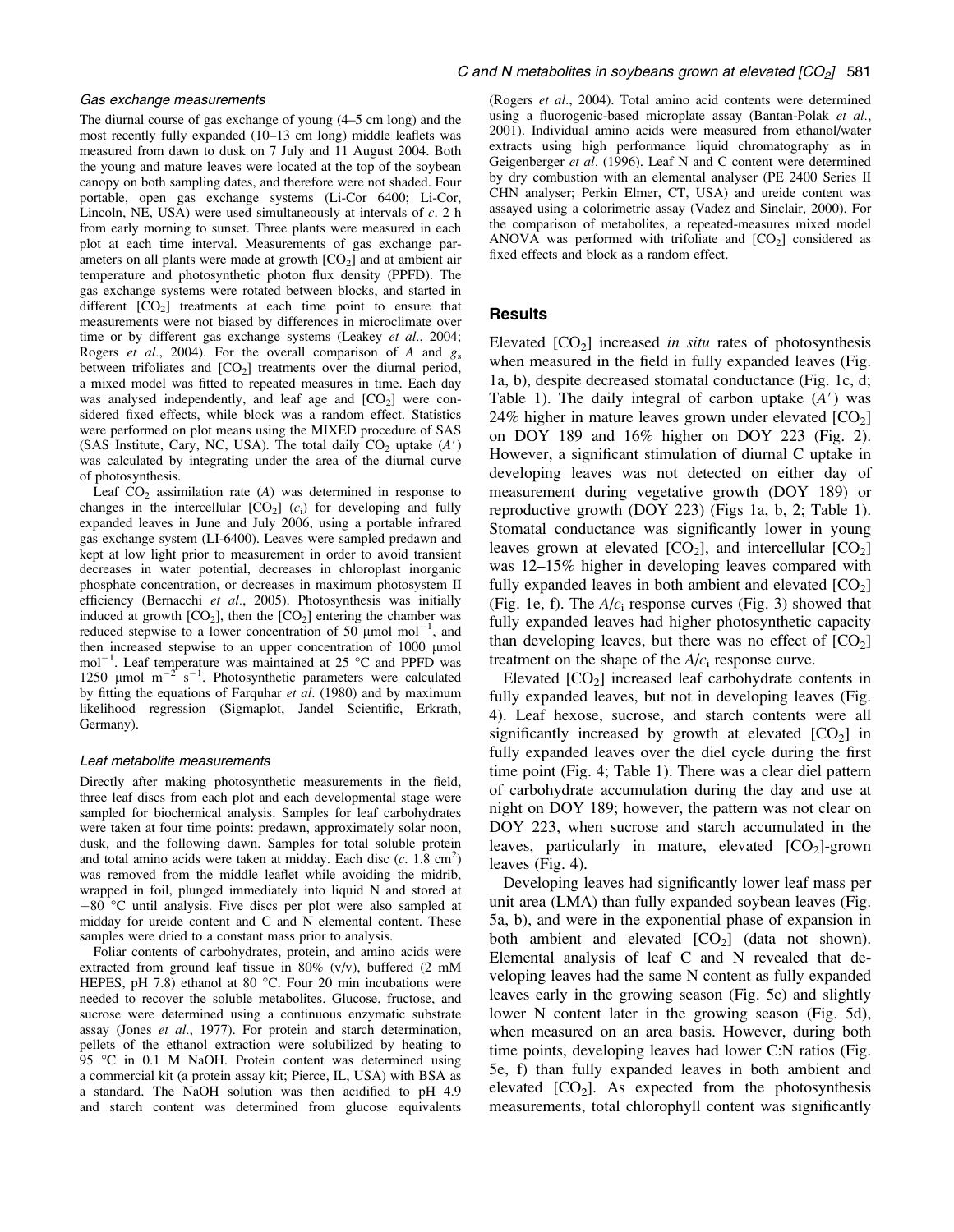

Fig. 1. Diurnal course of photosynthesis (A; a, b), stomatal conductance  $(g_S; c, d)$  and intercellular [CO<sub>2</sub>] (c<sub>i</sub>; e, f) on 7 July 2004 (DOY 189) and 11 August 2004 (DOY 223) in fully expanded (circles) and developing (triangles) soybeans exposed to ambient [CO<sub>2</sub>] (open symbols) and elevated  $[CO<sub>2</sub>]$  (closed symbols). Diurnal courses of photosynthesis (A) and stomatal conductance  $(g<sub>s</sub>)$  were measured in situ at growth  $[CO<sub>2</sub>]$ , and at ambient light and temperature  $(g, h)$  conditions. Data are least square means  $\pm 1$  standard error of the difference of means. The results of the statistical analysis of A and  $g_s$  are shown in Table 1. Significant differences between elevated and ambient means in fully expanded leaves within time points are marked with asterisks:  $*P < 0.05$ ;  $*P < 0.01$ .

lower in developing leaves (Fig. 5g, h). Total protein content was not affected by  $[CO<sub>2</sub>]$  treatment or developmental stage on DOY 189 (Fig. 5i), but was significantly lower in developing leaves on DOY 223 (Fig. 5j). Free amino acid content was higher in developing leaves compared with fully expanded leaves (Table 2; Fig. 5k, l), and was significantly higher in young developing leaves grown at elevated  $[CO_2]$  on DOY 189 (Table 2; Fig. 5k). Ureide levels, measured as allantoin, were significantly and markedly higher in developing leaves on both days (Fig. 6). There was no effect of elevated  $[CO<sub>2</sub>]$  on ureide levels in fully expanded leaves but, in developing leaves, elevated  $[CO<sub>2</sub>]$  resulted in a significant reduction in ureide content (Fig. 6).

Individual amino acids were measured over the course of the day on DOY 223. Elevated  $[CO<sub>2</sub>]$  did not significantly affect amino acid content (Table 3; Figs 7– 9). Individual amino acid content was highly dependent upon the developmental stage of the leaf. Glu (Fig. 7a), Gln (Fig. 7b), Gly (Fig. 8a), Asn (Fig. 9a), and Ala (Fig. 9c) were all higher in developing leaves than fully expanded leaves (Table 3). The content of most amino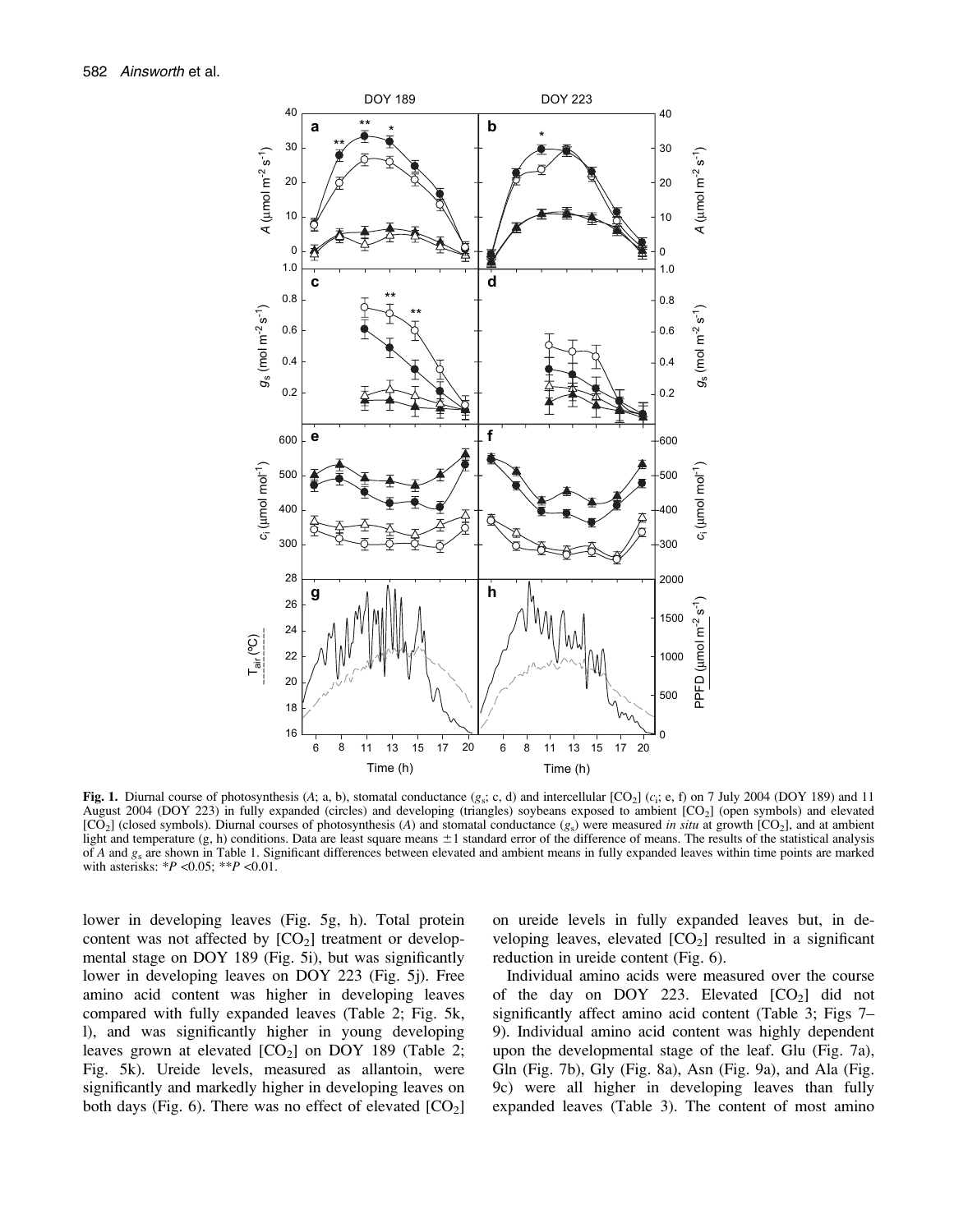**Table 1.** Statistical analysis of diurnal photosynthesis (A), stomatal conductance ( $g_s$ ), intercellular  $[CO_2]$  (c<sub>i</sub>), leaf hexose, sucrose, and starch content

A mixed model was fitted to repeated measures in time for overall comparisons, with  $[CO_2]$  treatment  $([CO_2])$  and leaf developmental age (Age) considered fixed effects, and time a repeated measure. Each day was analysed independently. Significant results  $(F, P)$  from the ANOVA are shown in bold.

|                                | A                        | $g_{\rm s}$        | $c_i$              | Hexose             | Sucrose         | <b>Starch</b>              |
|--------------------------------|--------------------------|--------------------|--------------------|--------------------|-----------------|----------------------------|
| <b>DOY 189</b>                 |                          |                    |                    |                    |                 |                            |
| [CO <sub>2</sub> ]             | 17.17, <sub>0.001</sub>  | 6.62, 0.012        | 553.94. < 0.001    | 22.26, 0.003       | 8.43, 0.062     | 21.20, 0.019               |
| Age                            | 598.97, <0.001           | 137.21, <0.001     | $51.93 \, < 0.001$ | $15.18 \, < 0.001$ | 142.21. < 0.001 | $282.41 \cdot 0.001$       |
| $[CO2] \times Age$             | 3.87, 0.053              | 1.82, 0.181        | 0.67, 0.416        | 11.40, 0.002       | 7.23, 0.010     | 13.61< 0.001               |
| Time                           | $63.54 \cdot 0.001$      | 68.84, <0.001      | 10.43< 0.001       | 8.83, <0.001       | 8.51, <0.001    | 24.63, <0.001              |
| $[CO2] \times Time$            | 1.37, 0.235              | 1.86, 0.099        | 1.91, 0.089        | 0.24, 0.865        | 0.33, 0.802     | 1.83, 0.156                |
| $[CO2] \times Age \times Time$ | 12.99 < 0.001            | 7.78. < 0.001      | 0.68, 0.763        | 0.40, 0.878        | 2.42, 0.043     | 2.40, 0.044                |
| <b>DOY 223</b>                 |                          |                    |                    |                    |                 |                            |
| [CO <sub>2</sub> ]             | 6.22, 0.015              | 0.78, 0.411        | 597.02. < 0.001    | 15.19 < 0.001      | 0.94, 0.369     | 17.01. < 0.001             |
| Age                            | $340.46 \, < 0.001$      | $14.58 \, < 0.001$ | 43.35, $< 0.001$   | 0.03, 0.869        | 291.84 < 0.001  | 253.05. < 0.001            |
| $[CO2] \times Age$             | 5.16, 0.026              | 2.95, 0.090        | 6.03.0.016         | 5.52, 0.023        | 0.64, 0.430     | 20.27 < 0.001              |
| Time                           | 154.79, <sub>0.001</sub> | 32.08, <0.001      | 68.49< 0.001       | 2.64, 0.060        | 7.60, <0.001    | 41.73, <b><i>0.001</i></b> |
| $[CO2] \times Time$            | 0.32, 0.924              | 1.54, 0.175        | 4.62, <0.001       | 3.25, 0.030        | 3.75, 0.018     | 0.34, 0.798                |
| $[CO2] \times Age \times Time$ | 11.95. 0.001             | 1.61, 0.107        | 1.18, 0.315        | 2.66, 0.026        | 6.49< 0.001     | 4.70. < 0.001              |



Fig. 2. Daily integral of net  $CO<sub>2</sub>$  assimilation on (a) DOY 189 and (b) DOY 223. On both days, there was a significant interaction between  $CO<sub>2</sub>$  and leaf age ( $P < 0.05$ ). Significant differences between elevated and ambient means in fully expanded leaves within time points are marked with letters  $(P \le 0.05)$ .

acids also varied over the course of the day, with midday content highest for Glu (Fig. 7a), Gln (Fig. 7b), Ser (Fig. 8b), and Ala (Fig. 9c). The ratio of Glu:Gln was highest for fully expanded leaves exposed to elevated  $[CO<sub>2</sub>]$ , and



Fig. 3. Representative  $A/c<sub>i</sub>$  responses of fully expanded (circles) and developing (triangles) soybeans exposed to ambient [CO<sub>2</sub>] (open symbols) and elevated  $[CO_2]$  (closed symbols).  $V_{c,max}$  was estimated from points below the inflexion and  $J_{\text{max}}$  was estimated from points above the inflexion.

more than three times higher in fully expanded leaves compared with young leaves (Fig. 7c). When averaged across leaf ages, the ratio of Gly:Ser was lower for plants grown in elevated  $[CO_2]$  compared with ambient  $[CO_2]$ (Fig. 8c).

# **Discussion**

An increase in atmospheric  $[CO<sub>2</sub>]$  to levels predicted for 2050 caused changes in C flux and C and N metabolites in fully expanded and developing soybean leaves. Elevated  $[CO<sub>2</sub>]$  increased photosynthesis in fully expanded soybean leaves, and decreased stomatal conductance in leaves of both ages (Fig. 1). Carbohydrate content was high in fully expanded leaves and significantly increased by elevated  $[CO<sub>2</sub>]$ , while in developing leaves carbohydrate content was low and unaffected by  $[CO<sub>2</sub>]$  (Fig. 3). By contrast,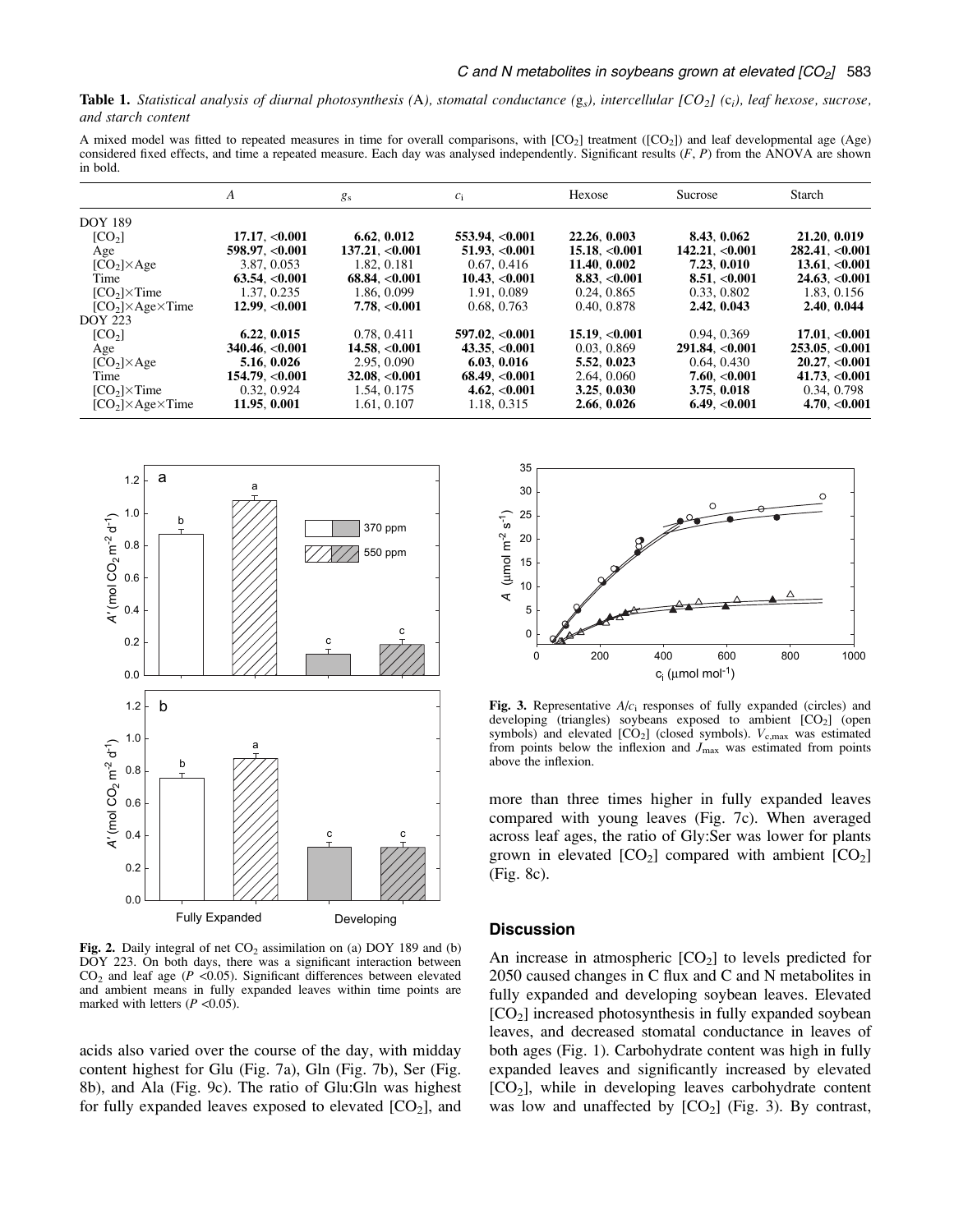

Fig. 4. Hexose, sucrose, and starch content of developing and fully expanded soybean leaves exposed to ambient and elevated  $[CO<sub>2</sub>]$ . Results of the statistical analysis of hexose, sucrose, and starch content are shown in Table 1. Symbols and error bars are as described for Fig. 1. Significant differences between elevated and ambient means in fully expanded leaves within time points are marked with asterisks: \*P <0.05; \*\*P <0.01; \*\*\* $P < 0.001$ .

amino acid content was low and unaffected by  $[CO<sub>2</sub>]$  in fully expanded leaves, while amino acid content in developing leaves was high (Figs 4, 6–8). Ureide content was also lower in fully expanded leaves than in developing leaves, and was significantly reduced by elevated  $[CO<sub>2</sub>]$  in developing leaves (Fig. 5). These general changes were not affected by the developmental stage of the crop, nor was leaf area index significantly increased at elevated  $[CO<sub>2</sub>]$  at any point during the 2004 growing season (O Dermody, personal communication). The variation that did occur between the dates of sampling was consistent with previously observed developmental patterns (e.g. ureide content from Rogers *et al.*, 2006) and the effects of general variability in growth conditions (e.g. photosynthesis in Bernacchi et al., 2006).

#### Responses of mature leaves to elevated  $[CO<sub>2</sub>]$

The response of fully expanded soybean leaves to elevated  $[CO<sub>2</sub>]$  resembled that observed in earlier studies (Rogers et al., 2004, 2006). Photosynthesis in mature leaves was very similar at both time points, despite different rates of stomatal conductance (Fig. 1). This can be explained by variation in carboxylation efficiency, which has been demonstrated to vary by up to 20% over the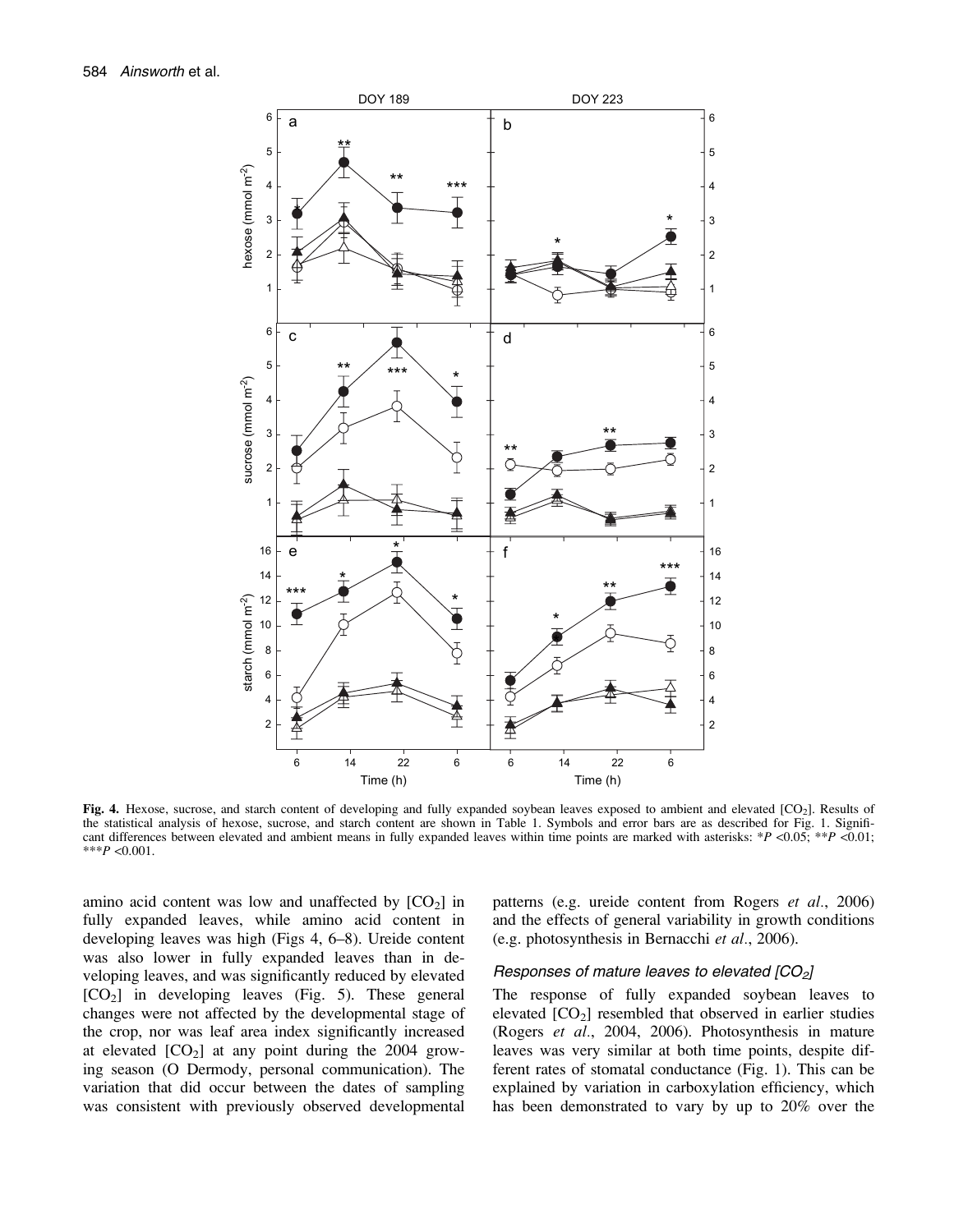

Fig. 5. Mean specific leaf weight (SLW) leaf N, leaf C:N, total chlorophyll (Chl), protein (Pro), and amino acid (AA) content of growing (grey columns) and fully expanded (white columns) soybeans exposed to ambient  $[CO<sub>2</sub>]$  (open columns) and elevated  $[CO<sub>2</sub>]$  (hatched columns). Error bars show the standard error of the least squared mean. Significant differences between means  $(P \lt 0.05)$  within a time point are indicated with letters.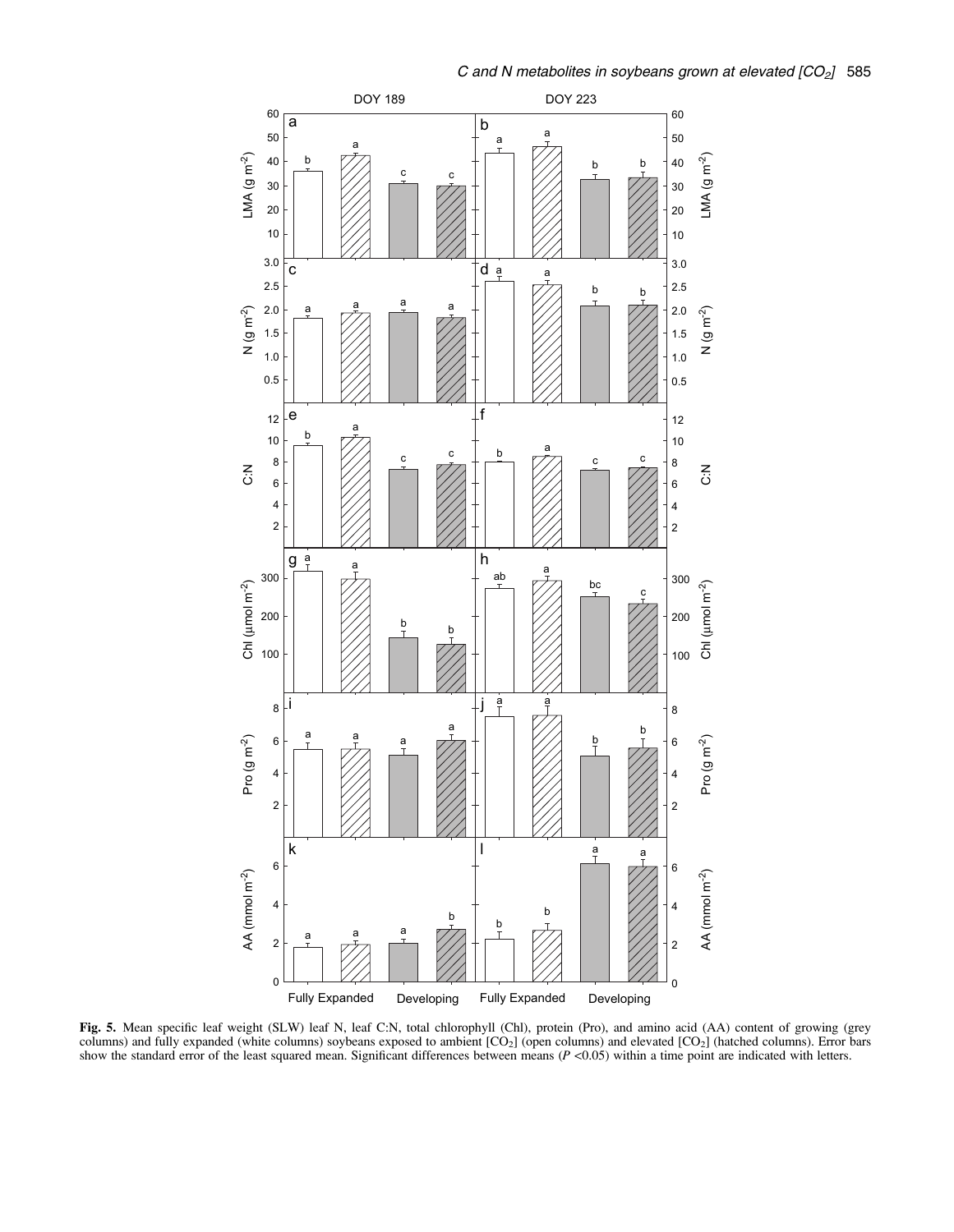Table 2. Statistical analysis  $(F, P)$  of leaf N, C, the C:N ratio, total leaf chlorophyll content, protein, amino acid content, and allantoin content shown in Figs 4 and 5

A mixed model was fitted for overall comparisons, with  $[CO_2]$  treatment  $([CO_2])$  and leaf developmental age (Age) considered fixed effects. Each day was analysed independently. Significant results from the ANOVA ( $P$  <0.05) are shown in bold.

|             | <b>DOY 189</b>     |                         |                    | <b>DOY 223</b>     |                         |                    |  |
|-------------|--------------------|-------------------------|--------------------|--------------------|-------------------------|--------------------|--|
|             | [CO <sub>2</sub> ] | Age                     | $[CO2] \times Age$ | [CO <sub>2</sub> ] | Age                     | $[CO2] \times Age$ |  |
| <b>SLW</b>  | 6.00, 0.05         | 124.6, <0.001           | 20.06, 0.004       | 0.44, 0.53         | 80.02. <sub>0.001</sub> | 0.55, 0.49         |  |
| N           | 0.02, 0.90         | 0.09, 0.77              | 6.01, 0.03         | 0.11, 0.76         | $57.28 \, < 0.001$      | 0.58, 0.48         |  |
| C: N        | 7.62, 0.06         | 454.0, <0.001           | 2.87, 0.14         | 16.51, 0.003       | 88.75. <sub>0.001</sub> | 3.79, 0.08         |  |
| Chlorophyll | 1.80, 0.21         | 154.4 < 0.001           | 0.02, 0.90         | 0.00, 0.96         | 14.11. 0.003            | 2.95, 0.11         |  |
| Protein     | 0.94, 0.37         | 0.09, 0.77              | 2.52, 0.16         | 0.32, 0.59         | 19.12, 0.002            | 0.17, 0.69         |  |
| Amino acid  | 4.42, 0.13         | 9.56, 0.02              | 3.32, 0.12         | 0.17, 0.69         | 100.7, <0.001           | 0.72, 0.42         |  |
| Allantoin   | 6.27, 0.03         | 19.01, <sub>0.001</sub> | 4.20, 0.06         | 6.10, 0.04         | 45.31, <0.001           | 9.38, 0.01         |  |



Fig. 6. Midday content of allantoin measured on (a) DOY 189 and (b)  $\overline{DOY}$  223 for plants grown at ambient  $[CO<sub>2</sub>]$  (open columns) and elevated  $[CO<sub>2</sub>]$  (hatched columns), as in Fig. 2. On both days, there was a significant interaction between  $CO<sub>2</sub>$  and leaf age ( $P < 0.1$ ). Allantoin content was not affected by elevated  $[CO<sub>2</sub>]$  in fully expanded leaves, but was significantly lower in developing leaves exposed to elevated [CO<sub>2</sub>]. Significant differences between elevated and ambient means in developing leaves within time points are marked with letters  $(P \le 0.05)$ .

course of the growing season in field-grown soybean (Bernacchi et al., 2005). Based on the instantaneous increase in  $[CO_2]$  from 380 to 550  $\mu$ mol mol<sup>-1</sup>, an approximate 29% stimulation would be anticipated in photosynthesis in mature leaves (Fig. 3), which is consistent with the measured 22.5% and 24.9% differences in midday photosynthesis measured under field conditions (Fig. 1). Total leaf C, hexoses, sucrose, and starch were significantly higher in fully expanded leaves grown at elevated  $[CO_2]$ , compared with fully expanded leaves grown at ambient  $[CO<sub>2</sub>]$  (Fig. 4), as has been commonly reported in crops exposed to elevated  $[CO<sub>2</sub>]$  (reviewed by Drake et al., 1997; Ainsworth et al., 2002; Ainsworth and Long, 2005). These physiological markers of leaf photosynthesis and carbohydrate status corresponded with increased above-ground productivity at elevated  $[CO<sub>2</sub>]$  in multiple years at this field site (Rogers et al., 2004, 2006; Morgan et al., 2005). The greater starch content and LMA at elevated  $[CO<sub>2</sub>]$  is also consistent with many previous studies in which greater starch content at elevated  $[CO<sub>2</sub>]$ led to significantly greater LMA (Peterson et al., 1999; Ainsworth and Long, 2005). All metabolite data are therefore presented here on a leaf area basis.

By contrast to leaf C pools, leaf N pools were largely unaffected by elevated  $[CO_2]$ , causing an increase in the C:N ratio of mature leaves. Ureide content was the same in fully expanded leaves grown at ambient and elevated  $[CO<sub>2</sub>]$  (Fig. 6), and pools of amino acids were also largely unaffected (Figs 7–9). These results agree with prior results from SoyFACE, where ureide content in fully expanded leaves was significantly affected by growth stage, but not by  $[CO_2]$  (Rogers *et al.*, 2006). Other studies have shown that ureide concentration in soybean leaves decreases at elevated  $[CO<sub>2</sub>]$ , and that elevated  $[CO<sub>2</sub>]$  changes the response of  $N<sub>2</sub>$  fixation to soil water content (Serraj et al., 1998; Serraj and Sinclair, 2003). Crops at SoyFACE did not experience water stress at any time during the growing season in 2004 when the measurements were taken (Leakey et al., 2006); therefore, any potential changes in the response of N metabolites to drought at elevated  $[CO<sub>2</sub>]$  were unlikely to occur during this study.

## Responses of developing leaves to elevated  $[CO<sub>2</sub>]$

How developing leaves respond to elevated  $[CO<sub>2</sub>]$  has received much less attention than mature leaves. Osborne et al. (1998) and Adam et al. (2000) reported that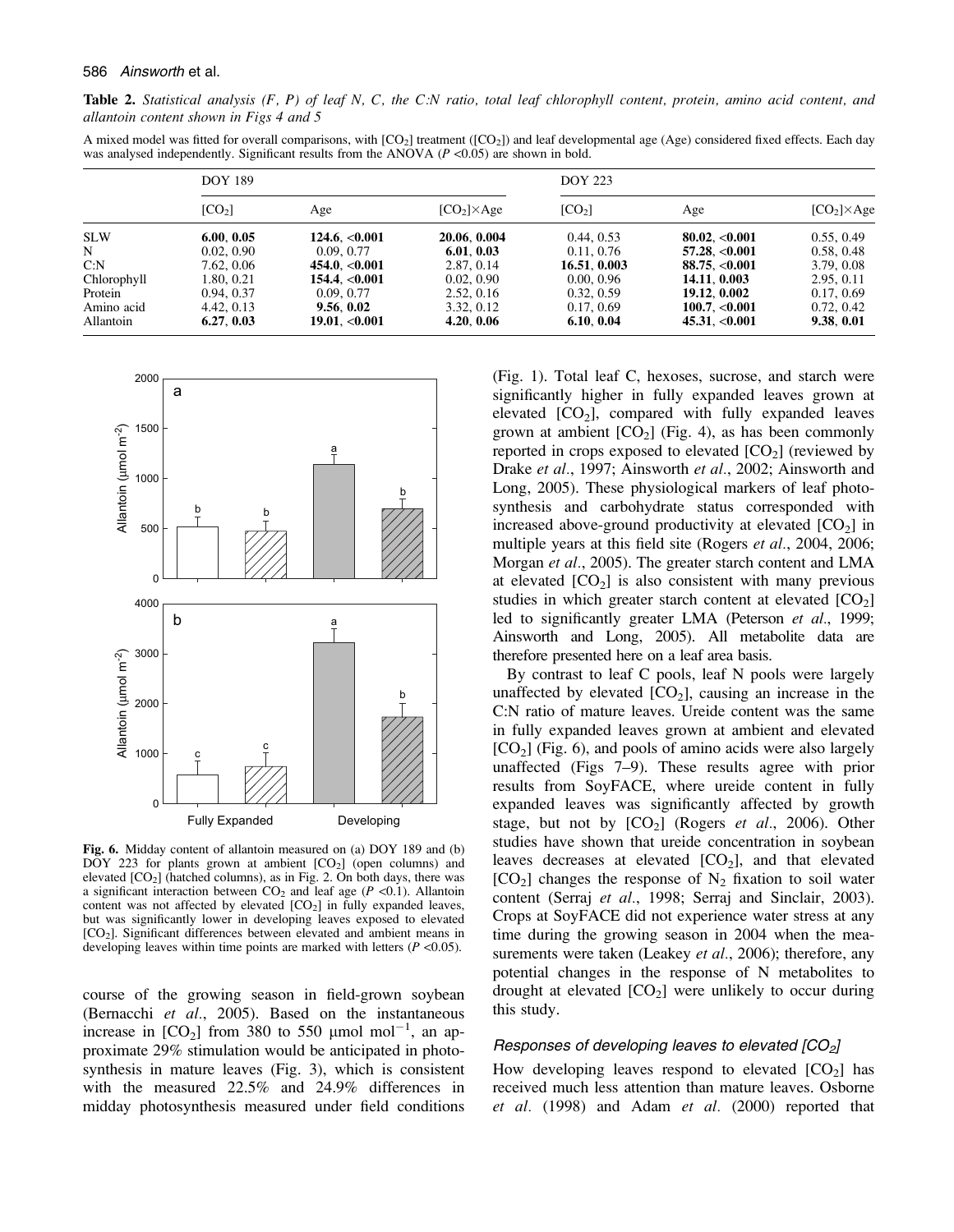|  | Table 3. Statistical analysis (F, P) of amino acid content measured on DOY 223 |  |  |  |  |  |  |
|--|--------------------------------------------------------------------------------|--|--|--|--|--|--|
|--|--------------------------------------------------------------------------------|--|--|--|--|--|--|

A mixed model was fitted to repeated measures in time for overall comparisons, with  $[CO_2]$  treatment  $([CO_2])$  and leaf developmental age (Age) considered fixed effects, and time a repeated measure. Significant results  $(P \le 0.05)$  from the ANOVA are shown in bold.

|         | [CO <sub>2</sub> ] | Age          | $[CO2] \times Age$ | Time               | $[CO2] \times Time$ | $[CO2] \times Age \times Time$ |
|---------|--------------------|--------------|--------------------|--------------------|---------------------|--------------------------------|
| Glu     | 1.34, 0.33         | 5.70, 0.02   | 0.58, 0.45         | 16.3, <0.001       | 0.39, 0.68          | 3.20, 0.03                     |
| Gln     | 0.32, 0.59         | 74.7, <0.001 | 1.75, 0.20         | 19.6. $< 0.001$    | 0.43, 0.66          | 1.50, 0.23                     |
| Glu:Gln | 3.08, 0.09         | 45.5, <0.001 | 3.91, 0.06         | 9.85, <0.001       | 0.18, 0.84          | 6.27, <0.001                   |
| Gly     | 1.45, 0.24         | 11.9.0.002   | 1.48, 0.23         | 13.2. < 0.001      | 0.87, 0.43          | 0.46, 0.77                     |
| Ser     | 0.49, 0.54         | 1.05, 0.31   | 0.12, 0.73         | $38.4 \cdot 0.001$ | 0.03, 0.97          | 1.14, 0.36                     |
| Gly:Ser | 3.11, 0.13         | 27.9< 0.001  | 3.0, 0.09          | $13.3 \, < 0.001$  | 0.51, 0.61          | 3.38, 0.02                     |
| Asn     | 2.60, 0.21         | 8.13. 0.008  | 0.92, 0.35         | 15.5, <0.001       | 0.54, 0.59          | 3.74.0.01                      |
| Asp     | 1.08, 0.34         | 48.1, <0.001 | 0.01, 0.94         | 11.5. < 0.001      | 0.11, 0.90          | 3.67, 0.002                    |
| Ala     | 0.78, 0.58         | 6.45, 0.02   | 1.87, 0.18         | 17.2, <0.001       | 0.26, 0.77          | 3.87, 0.01                     |

acclimation of photosynthetic capacity in wheat occurred in older, shaded leaves, but not young, photosynthetically mature flag leaves. An increase in diurnal photosynthesis could not be detected at elevated  $[CO<sub>2</sub>]$  in developing soybean leaves (Figs 1, 2); however, developing leaves had significantly higher intercellular  $[CO<sub>2</sub>]$  compared with fully expanded leaves (Fig. 1e, f). From the  $A/c<sub>i</sub>$  response curve, an 18.6% increase in light-saturated photosynthesis would be anticipated in developing leaves (Fig. 3) at  $25^{\circ}$ C. In fact, on DOY 189, midday photosynthesis was c. 20% higher at elevated  $[CO_2]$ , but this was outside of the range of statistical detection in the gas exchange measurements. On DOY 223, photosynthesis was not higher in developing leaves at any time during the day (Fig. 1). Developing leaves had low levels of chlorophyll compared with fully expanded leaves, but there was no  $[CO<sub>2</sub>]$ effect on chlorophyll content (Fig. 4g, h). There was a striking decrease in stomatal conductance in young leaves grown at elevated  $[CO<sub>2</sub>]$  (Fig. 1c, d), which may be a mechanism by which developing leaves prioritize water for expansion over transpiration. Ureides are delivered to the leaf in the transpiration stream and the reduced stomatal conductance at elevated  $[CO<sub>2</sub>]$  may explain the decreased ureide content. However, it is felt that this is unlikely because stomatal conductance was markedly higher in fully expanded leaves where ureide levels were low and also where there was no effect of the reduced stomatal conductance on ureide content. Developing leaves had unique metabolite contents, including low levels of carbohydrate and high levels of ureides and amino acids, namely Glu, Gln, and Asn. These three amino acids were previously identified as markers of young leaves in quaking aspen (Jeong et al., 2004). The low LMA of developing leaves versus mature leaves means that these markers of juvenile status reflect an even greater change in ureide and amino acid concentration per unit dry mass with developmental stage. Elevated  $[CO<sub>2</sub>]$ decreased ureide content (Fig. 6), transiently increased amino acid content (Fig. 4k), and had no obvious effect on leaf carbohydrates (Fig. 4). Without an increase in carbohydrate content at elevated  $[CO<sub>2</sub>]$ , there was no change in LMA of developing leaves.

# Implications for whole plant C and N status at elevated  $[CO<sub>2</sub>]$

When averaged across leaf ages and three time points, the Gly:Ser ratio was 15% lower in plants grown under elevated  $[CO<sub>2</sub>]$ . A decreased Gly:Ser ratio is frequently seen in elevated  $[CO_2]$  (Stitt and Krapp, 1999; Matt *et al.*, 2001; Rogers et al., 2006). Novitskaya et al. (2002) demonstrated that with increased photorespiratory flux, C flooded into glycolate, leading to Gly accumulation and an increase in the Gly:Ser ratio. Novitskaya et al. (2002) also reported a negative correlation between Asp and photorespiration. The present data also show a higher Asp level in the fully expanded leaves grown at elevated  $[CO<sub>2</sub>]$ ; both observations, along with higher intercellular  $[CO<sub>2</sub>]$ , provide strong evidence that there was a decrease in photorespiratory flux in soybeans growing at elevated  $[CO<sub>2</sub>]$ . Calculation of C export by mass balance (Rogers *et al.*, 2004) provides a crude estimate of C available to developing sink tissue. Consistent with decreased photorespiration and increased photosynthesis, there was 15–29% more carbon exported from fully expanded source leaves at elevated  $[CO_2]$  than at ambient  $[CO_2]$ . The adjacent developing trifoliate leaves are likely to be strong proximal sinks for this additional photosynthate (Farrar and Williams, 1991; Farrar, 1996), particularly during vegetative growth (DOY 189), but also during the reproductive phase (DOY 223) in this indeterminate cultivar. Fixed N requires C skeletons for assimilation and further biosynthesis (Todd et al., 2006). Therefore, imported C could be used to fuel biosynthesis in the developing leaves, possibly explaining why ureide levels were lower in developing leaves grown at elevated  $[CO_2]$  compared with those grown at current  $[CO<sub>2</sub>]$ . Further experiments would be needed to determine if more C were in fact exported from fully expanded leaves to developing leaves under elevated  $[CO<sub>2</sub>]$ .

Another possibility is that long-distance signals related to higher carbohydrate status in elevated  $[CO<sub>2</sub>]$  drive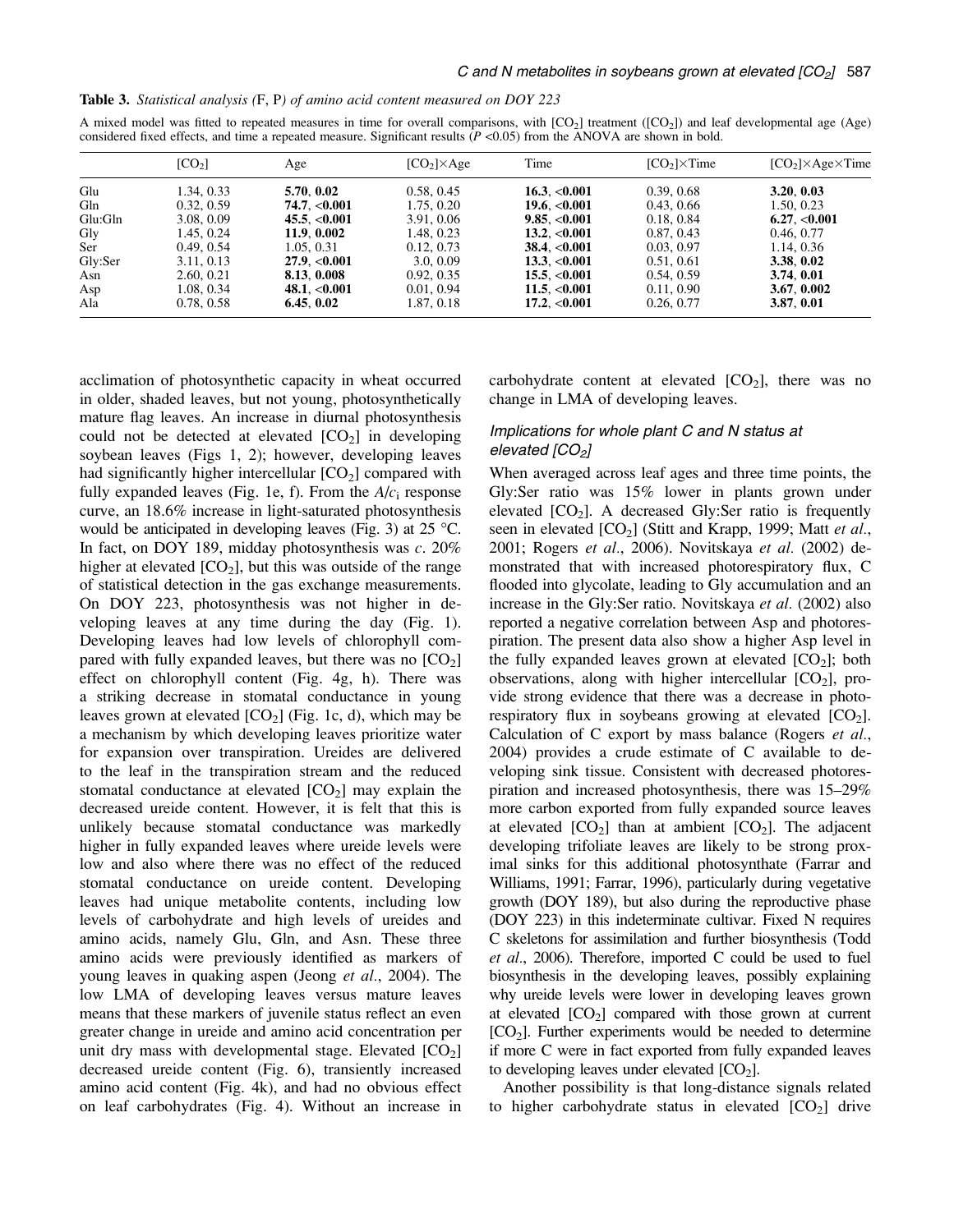



Fig. 7. Diurnal measurements of glutamate (a), glutamine (b), and the ratio of glutamate to glutamine [Glu:Gln (c)] measured on 11 August 2004. Symbols and error bars are as described for Fig. 1.

increased growth in developing leaves; however, if growth were increased, it was not apparent by measurements of leaf area index. Long-distance signalling from mature to developing leaves is one mechanism by which stomatal development responds to elevated  $[CO_2]$  (Lake et al., 2002), so it is possible that a similar signal stimulates growth. Sims et al. (1998) provided further evidence for the role of long-distance signals. They found that the photosynthetic capacity of a soybean leaf depended on the

Fig. 8. Diurnal measurements of glycine (a), serine (b), and the Gly:Ser ratio (c) measured on 11 August 2004. Symbols and error bars are as described for Fig. 1.

 $[CO<sub>2</sub>]$  surrounding the plant, not the  $[CO<sub>2</sub>]$  surrounding the leaf. Controlled experiments where a mature leaf is maintained at one  $[CO_2]$  and a developing leaf at a different  $[CO<sub>2</sub>]$  would be needed to investigate further how growth is altered by long-distance signalling.

What do the changes in C and N metabolites suggest for the C and N balance of the soybean plants? N content of the soybeans was significantly higher during the early reproductive phase compared with the vegetative phase in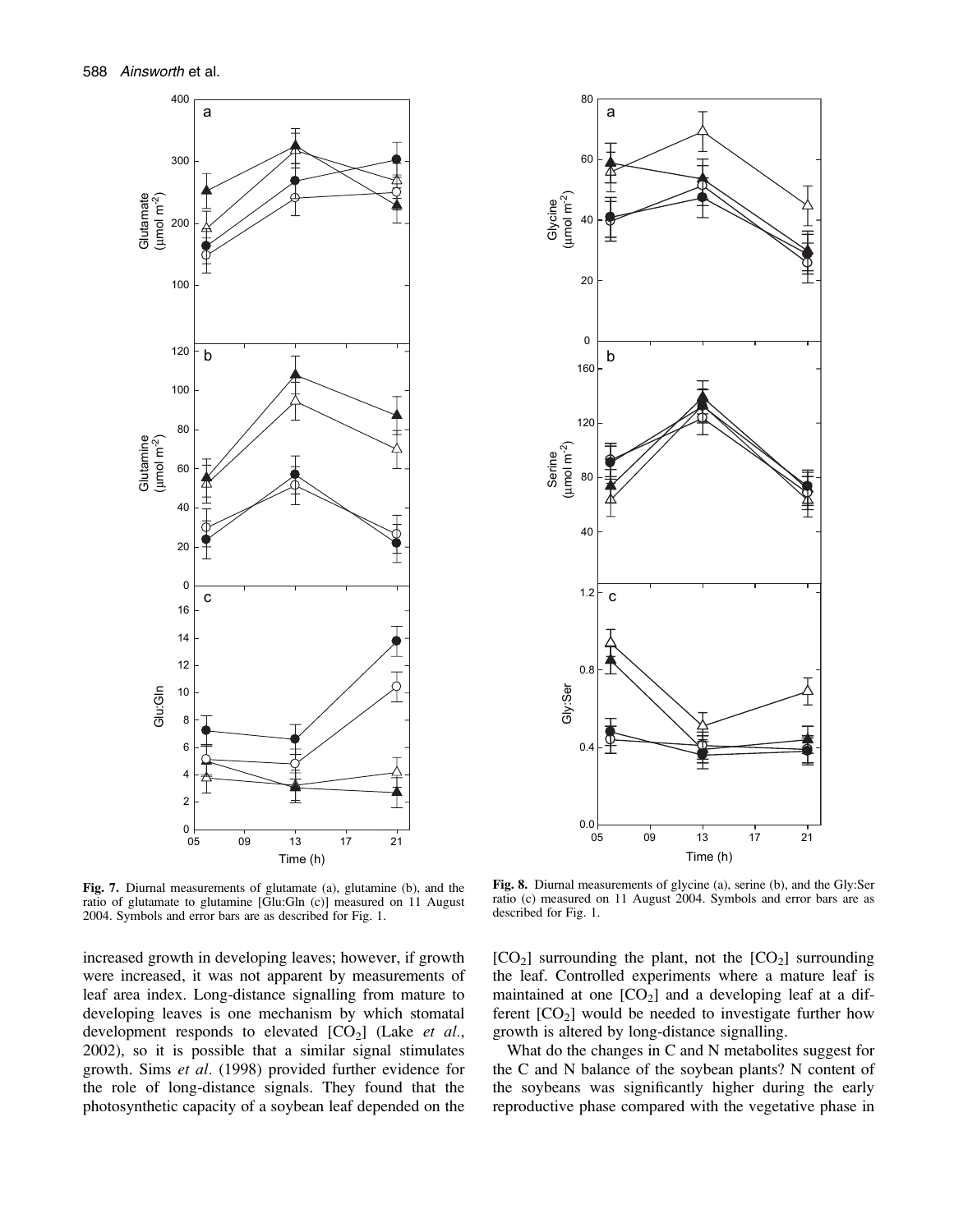

Fig. 9. Diurnal measurements of asparagine (a), aspartate (b), and alanine (c) measured on 11 August 2004. Symbols and error bars are as described for Fig. 1.

both ambient and elevated  $[CO_2]$  (Fig. 4). Maximum N content of many crops is reached at the early reproductive phase and, with further development, available N is depleted and nodules senesce in annual legumes (Peoples and Gifford, 1997). Ureide content in young leaves harvested during early reproductive growth was nearly double that in young leaves harvested during vegetative growth (Fig. 5), consistent with the well-characterized changes in N fixation known to occur during crop development (Ritchie et al., 1997). Since there was no evidence of a reduction in N content, and soybean above-ground biomass was 32% and 24% greater in elevated  $[CO<sub>2</sub>]$  at the approximate times when the sampling for the present study was made (K McConnaughay, personal communication), it suggests that N fixation per plant increased proportionally (Rogers *et al.*, 2006), i.e. elevated  $[CO_2]$  increased C available for  $N_2$  fixation and/or enabled plants at elevated  $[CO<sub>2</sub>]$  to take advantage of fixed N pools by making more C skeletons available for N assimilation (Rogers et al., 2006). Interestingly, despite the increase in above-ground biomass at elevated  $[CO_2]$ , leaf area index was not increased. Adapting soybeans to allocate resources towards increased leaf area may be an important strategy to improve plant performance in future environmental conditions.

# Acknowledgements

We thank Steve Long, Orla Dermody, Kelly McConnaughay, Tim Mies, Joe Castro, Kelly Gillespie, Maja Christ, Katie Ciccodicola, and Regina Feil. EAA was supported by an Alexander von Humboldt post-doctoral research fellowship. MS acknowledges support from the Max Planck Society and from the European Commission (Integrated Project 'Grain legumes'). AR and LEH were supported by the US Department of Energy Office of Science contract No. DE-AC02-98CH10886 to Brookhaven National Laboratory and a Science Undergraduate Laboratory Internship to LEH. SoyFACE was supported by the Illinois Council for Food and Agricultural Research, Archer Daniels Midland Company, the US Department of Agricultural, and the Illinois Agricultural Experiment Station.

# **References**

- Adam NR, Wall GW, Kimball BA, et al. 2000. Acclimation response of spring wheat in a free-air  $CO<sub>2</sub>$  enrichment (FACE) atmosphere with variable soil nitrogen regimes. 1. Leaf position and phenology determine acclimation response. Photosynthesis Research 66, 65–77.
- Ainsworth EA, Davey PA, Bernacchi CJ, et al. 2002. A metaanalysis of elevated  $[CO_2]$  effects on soybean (Glycine max) physiology, growth and yield. Global Change Biology 8, 695–709.
- Ainsworth EA, Long SP. 2005. What have we learned from 15 years of free air  $CO<sub>2</sub>$  enrichment (FACE)? A meta-analytic review of the responses of photosynthesis, canopy properties and plant production to rising  $CO<sub>2</sub>$ . New Phytologist 165, 351–372.
- Bantan-Polak T, Kassai M, Grant KB. 2001. A comparison of fluorescamine and naphthalene-2,3-dicarboxaldehyde fluorogenic reagents for microplate-based detection of amino acids. Analytical Biochemistry 297, 128-136.
- Bernacchi CJ, Leakey ADB, Heady LE, et al. 2006. Hourly and seasonal variation in photosynthesis and stomatal conductance of soybean grown at future  $CO<sub>2</sub>$  and ozone concentrations for 3 years under fully open-air field conditions. Plant, Cell and Environment 29, 2077–2090.
- Bernacchi CJ, Morgan PB, Ort DR, Long SP. 2005. The growth of soybean under free air  $[CO_2]$  enrichment (FACE) stimulates photosynthesis while decreasing in vivo Rubisco capacity. Planta 220, 434–446.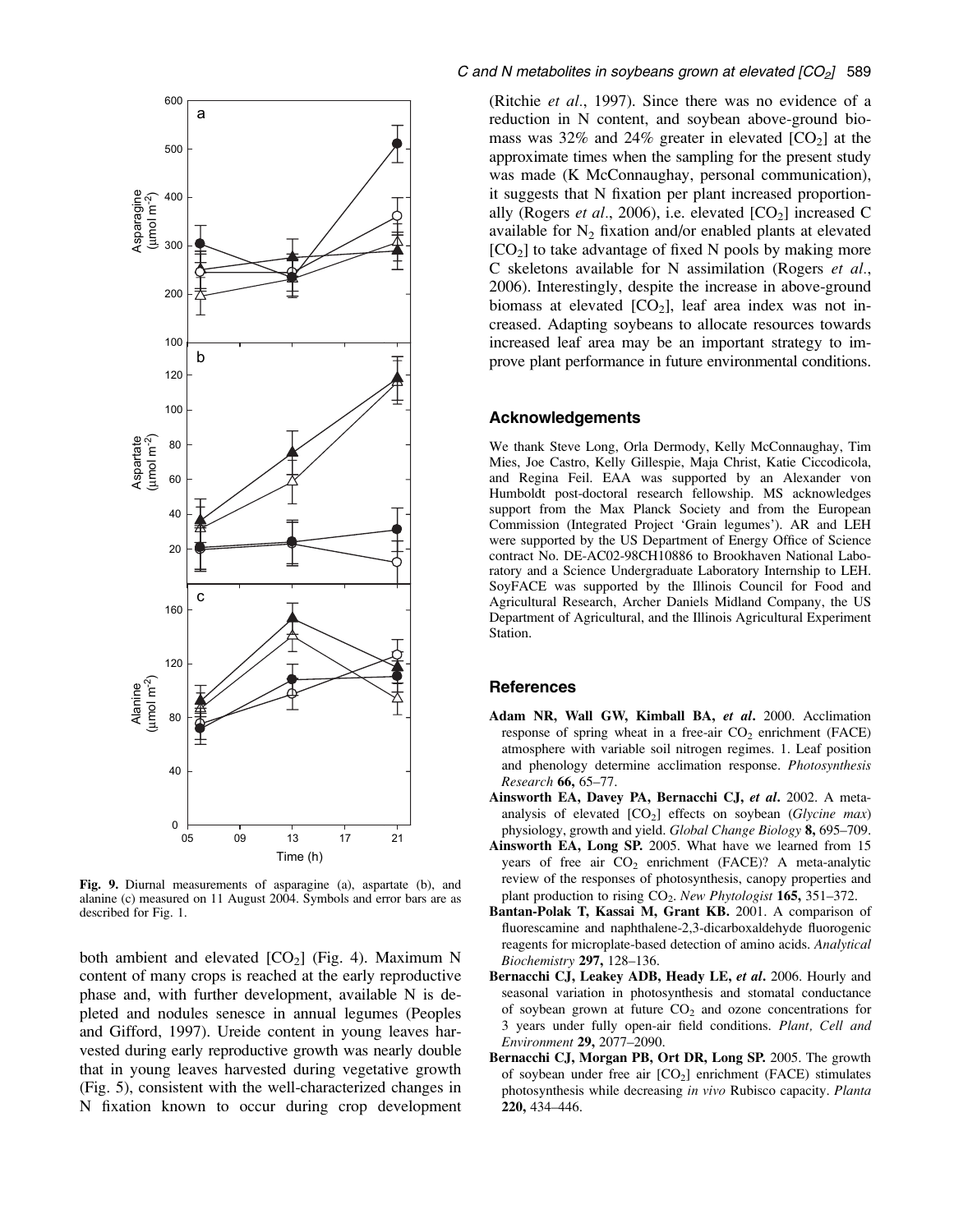#### 590 Ainsworth et al.

- Drake BG, GonzalezMeler MA, Long SP. 1997. More efficient plants: a consequence of rising atmospheric  $CO<sub>2</sub>$ ? Annual Review of Plant Physiology and Plant Molecular Biology 48, 609–639.
- Ellsworth DS, Reich PB, Naumberg ES, Koch GW, Kubiske ME, Smith SD. 2004. Photosynthesis, carboxylation and leaf nitrogen responses of 16 species to elevated  $pCO<sub>2</sub>$  across four free-air  $CO<sub>2</sub>$  enrichment experiments in forest, grassland and desert. Global Change Biology 10, 2121-2138.
- Farquhar GD, von Caemmerer S, Berry JA. 1980. A biochemical model of photosynthetic  $CO<sub>2</sub>$  fixation in  $C<sub>3</sub>$  species. Planta 149, 178–190.
- Farrar JF. 1996. Sinks: integral parts of a whole plant. Journal of Experimental Botany 47, 1273–1279.
- Farrar JF, Williams ML. 1991. The effects of increased atmospheric carbon dioxide and temperature on carbon partitioning, source–sink relations and respiration. Plant, Cell and Environment 14, 819–830.
- Foyer CH, Noctor G. 2002. Photosynthetic nitrogen assimilation: inter-pathway control and signaling. In: Foyer CH, Noctor G, eds. Photosynthetic nitrogen assimilation and associated carbon and respiratory metabolism. The Netherlands: Kluwer Academic Publishers, 1–22.
- Foyer CH, Parry M, Noctor G. 2003. Markers and signals associated with nitrogen assimilation in higher plants. Journal of Experimental Botany 54, 585–593.
- Geigenberger P, Lerchl J, Stitt M, Sonnewald U. 1996. Phloemspecific expression of pyrophosphatase inhibits long-distance transport of carbohydrates and amino acids in tobacco plants. Plant, Cell and Environment 19, 43–55.
- Geiger M, Walch-Liu P, Engels C, Harnecker J, Schulze ED, Ludewig F, Sonnewald U, Scheible WR, Stitt M. 1998. Enhanced carbon dioxide leads to a modified diurnal rhythm of nitrate reductase activity in older plants, and a large stimulation of nitrate reductase activity and higher levels of amino acids in young tobacco plants. Plant, Cell and Environment 21, 253-268.
- Hungate BA, Dukes JS, Shaw MR, Luo Y, Field CB. 2003. Nitrogen and climate change. Science 320, 1512–1513.
- Jeong ML, Jiang HY, Chen HS, Tsai CJ, Harding SA. 2004. Metabolic profiling of the sink-to-source transition in developing leaves of quaking aspen. Plant Physiology 136, 3364–3375.
- Jones MGK, Outlaw WH, Lowry OH. 1977. Enzymic assay of  $10^{-7}$  to  $10^{-14}$  moles of sucrose in plant tissues. *Plant Physiology* 60, 379–383.
- Kruse J, Hetzger I, Hansch RH, Mendel RR, Rennenberg H. 2003. Elevated  $pCO<sub>2</sub>$  affects C and N metabolism in wild type and transgenic tobacco exhibiting altered C/N balance in metabolite analysis. Plant Biology 5, 540–549.
- Lake JA, Woodward FI, Quick WP. 2002. Long-distance  $CO<sub>2</sub>$ signalling in plants. Journal of Experimental Botany 53, 183–193.
- Leakey ADB, Bernacchi CJ, Dohleman FG, Ort DR, Long SP. 2004. Will photosynthesis of maize (Zea mays) in the US Corn Belt increase in future  $[CO_2]$  rich atmospheres? An analysis of diurnal courses of  $CO<sub>2</sub>$  uptake under free-air concentration enrichment (FACE). Global Change Biology 10, 951-962.
- Leakey ADB, Uribelarrea M, Ainsworth EA, Naidu SL, Rogers A, Ort DR, Long SP. 2006. Photosynthesis, productivity and yield of Zea mays are not affected by open-air elevation of  $CO<sub>2</sub>$  concentration in the absence of drought. Plant Physiology 140, 779–790.
- Long SP, Ainsworth EA, Rogers A, Ort DR. 2004. Rising atmospheric carbon dioxide: plants FACE the future. Annual Review of Plant Biology 55, 591–628.
- Luo Y, Su B, Currie WS, et al. 2004. Progressive nitrogen limitation of ecosystem responses to rising atmospheric carbon dioxide. Bioscience 54, 731–739.
- Masclaux C, Valadier M-H, Brugiere N, Morot-Gaudry J-F, Hirel B. 2000. Characterization in the source/sink in tobacco (Nicotiana tabacum L.) shoots in relation to nitrogen management and leaf senescence. Planta 211, 510-518.
- Matt P, Geiger M, Walch-Liu P, Engels C, Krapp A, Stitt M. 2001. The diurnal changes of nitrogen metabolism in leaves of nitrate-replete tobacco are driven by an imbalance between nitrate reductase activity and the rate of nitrate uptake and ammonium and glutamine metabolism during the first part of the light period. Plant, Cell and Environment 24, 177-190.
- Miglietta F, Peressotti A, Vaccari FP, Zaldei A, de Angelis P, Scarascia-Mugnozza G. 2001. Free-air  $CO<sub>2</sub>$  enrichment (FACE) of a poplar plantation: the POPFACE fumigation system. New Phytologist 150, 465–476.
- Morgan PB, Bollero GA, Nelson RL, Dohleman FG, Long SP. 2005. Smaller than predicted increase in aboveground net primary production and yield of field-grown soybean under fully open-air  $[CO_2]$  elevation. Global Change Biology 11, 1856–1865.
- Nielsen TH, Stitt M. 2001. Tobacco transformants with strongly decreased expression of pyrophosphate:fructose-6-phosphate expression in the base of their sink leaves contain much higher levels of fructose-2,6-bisphosphate but exhibit no major changes in fluxes. Planta 214, 106–116.
- Novitskaya L, Trevanion SJ, Driscoll S, Foyer CH, Noctor G. 2002. How does photorespiration modulate leaf amino acid contents? A dual approach through modelling and metabolite analysis. Plant, Cell and Environment 25, 821–835.
- Oren R, Ellsworth DS, Johnsen KH, et al. 2001. Soil fertility limits carbon sequestration by forest ecosystems in a  $CO<sub>2</sub>$ enriched atmosphere. Nature 411, 469-472.
- Ort DR, Ainsworth EA, Aldea M, et al. 2006. SoyFACE: the effects and interactions of elevated  $[CO<sub>2</sub>]$  and  $[O<sub>3</sub>]$  on soybean. In: Nösberger J, ed. Managed ecosystems and  $CO_2$ : case studies, processes and perspectives. Berlin: Springer Verlag, 71–86.
- Osborne CP, LaRoche J, Garcia RL, Kimball BA, Wall GW, Pinter PJ, LaMorte RL, Hendrey GR, Long SP. 1998. Does leaf position within a canopy affect acclimation of photosynthesis to elevated  $CO<sub>2</sub>$ ? Analysis of a wheat crop under free-air  $CO<sub>2</sub>$ enrichment. Plant Physiology 117, 1037-1045.
- Peoples MB, Gifford RM. 1997. Regulation of the transport of nitrogen and carbon in higher plants. In: Dennis DT, Turpin DH, Lefebvre DD, Layzell DB, eds. Plant metabolism. Harlow: Addison Wesley Longman, 525–538.
- Peterson AG, Ball JT, Luo Y, et al. 1999. Quantifying the response of photosynthesis to changes in leaf nitrogen content and leaf mass per area in plants grown under atmospheric  $CO<sub>2</sub>$ enrichment. Plant, Cell and Environment 22, 1109-1119.
- Prentice IC, Farquhar GD, Fasham MJR, Goulden ML, Heimann M, Jaramillo VJ, Kheshgi HS, LeQuere C, Scholes RJ, Wallace DWR. 2001. The carbon cycle and atmospheric carbon dioxide. In: Houghton JT, Ding Y, Griggs DJ, Noguer M, Van der Linder PJ, Dai X, Maskell K, Johnson CA, eds. Climate change 2001: the scientific basis. Contributions of Working Group I to the Third Assessment Report of the Intergovernmental Panel on Climate Change. Cambridge: Cambridge University Press, 183–238.
- Ritchie SW, Hanaway JJ, Thompson HE, Benson GO. 1997. How a soybean plant develops. Special Report No. 53, Iowa State University, Ames, IA.
- Rogers A, Ainsworth EA. 2006. The response of foliar carbohydrates to elevated carbon dioxide concentration. In: Nösberger J, ed. Managed ecosystems and  $CO<sub>2</sub>$ : case studies, processes and perspectives. Berlin: Springer Verlag, 293–308.